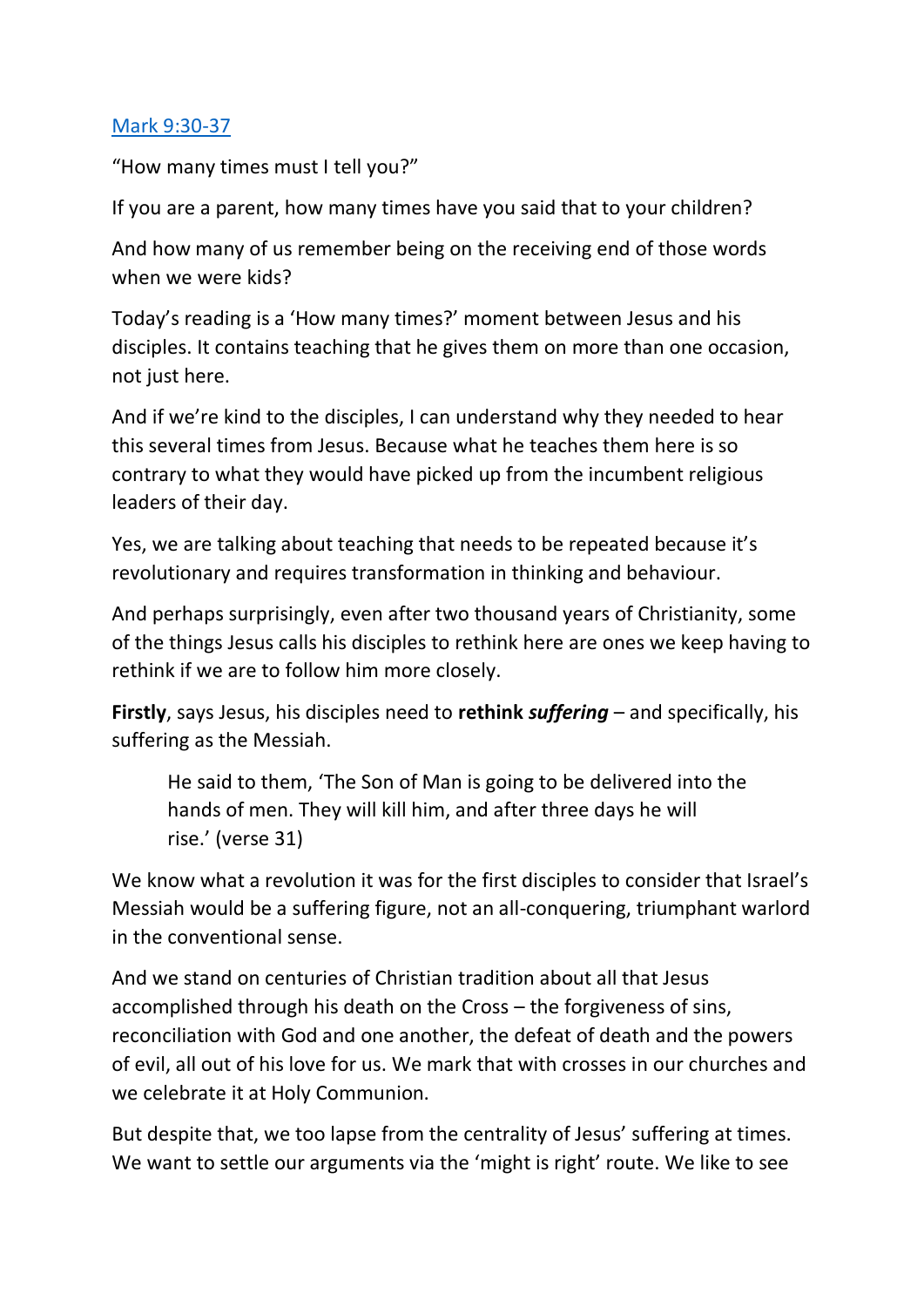our political opponents well and truly 'done over' at the ballot box. We talk of that neighbour we're never going to forgive. In one form or another we default to that 'might is right' approach, ignoring the way of Jesus.

The hymn writer named in Methodist hymn books as Frances Jane van Alstyne and known in most other books as Fanny Crosby wrote a hymn called 'Jesus, keep me near the Cross'. The first verse reads,

Jesus, keep me near the cross, There a precious fountain; Free to all, a healing stream, Flows from Calv'ry's mountain.

But I venture to suggest that being kept near the Cross isn't just about remembering the mercy and forgiveness we receive, it's also about modelling the life we live. Remember what I said last week about being willing to suffer for our faith.

**Secondly**, says Jesus, his disciples need to **rethink** *serving*.

Now we get to the argument the Twelve were having, and which they're embarrassed about when Jesus asks them about it, because they were arguing about who was the greatest (verses 33-34).

**<sup>35</sup>** Sitting down, Jesus called the Twelve and said, 'Anyone who wants to be first must be the very last, and the servant of all.'

'Sitting down' – that's the posture of an authoritative teacher, the same way there is a special chair, the *kathedra*, for a bishop – a cathedral is where a bishop has his or her place of authoritative teaching. It's like universities saying that a professor 'holds a chair'. What Jesus is saying here is important. $1$ 

And it's a direct repudiation of our fame and celebrity culture, as well as the way we are deferential to people just because they hold a certain office.

Now you might think that sort of thing doesn't exist in the church, but not only was it very real among the disciples of Jesus it's also alive and kicking in the Christian church today. And it's a poison.

A controversial American pastor called Mark Driscoll came over to London a few years ago and preached at an event held at the Royal Albert Hall.

After the event, a few people were waiting outside to get Driscoll's autograph and a photo with him.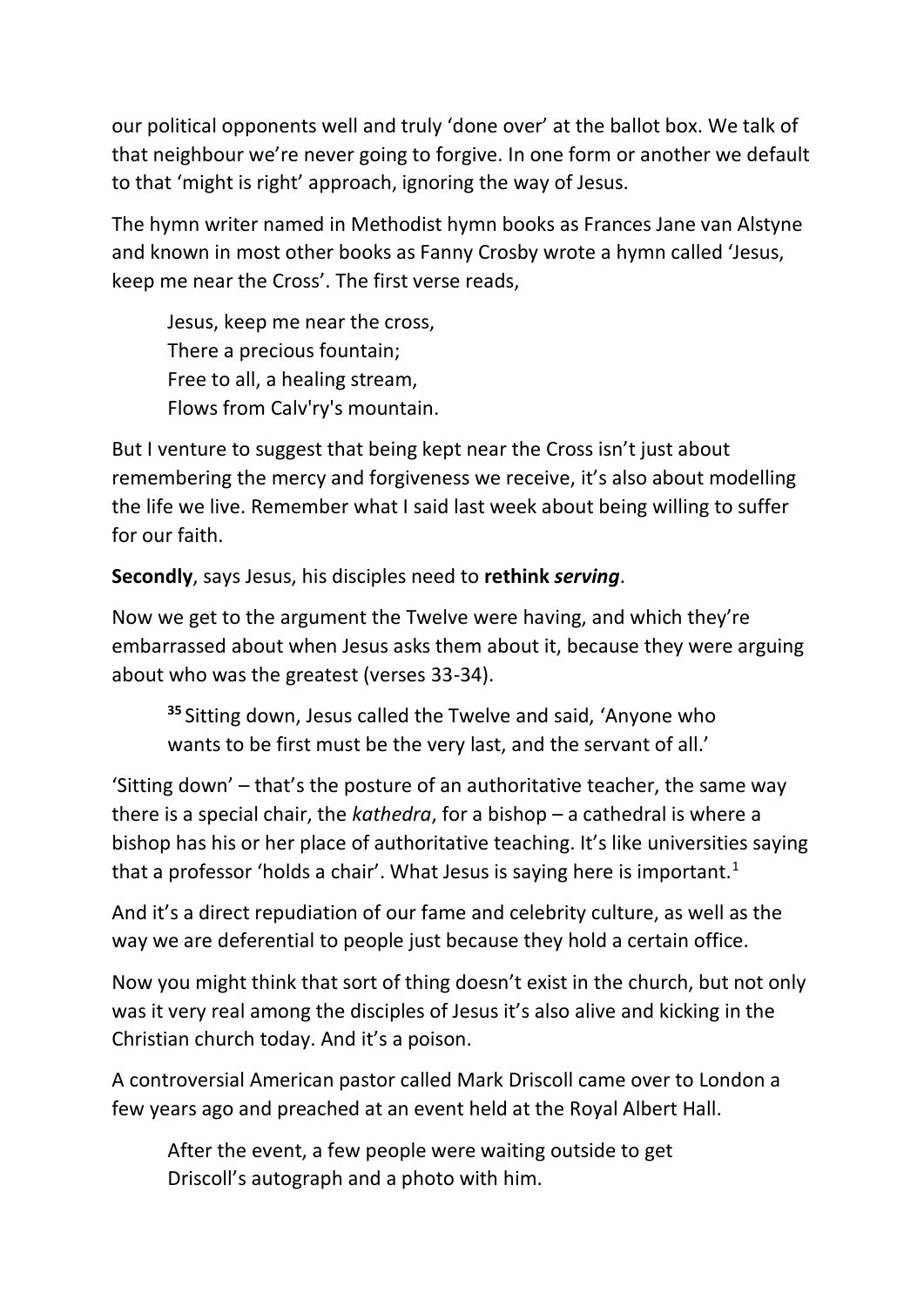Afterwards, as they drove away in a taxi, the colleague [who was accompanying him] expressed amazement that a pastor would get this kind of response. In reply, Driscoll says:

'I don't know if you have noticed or not, but I am kind of a Big Deal.' 2

Now you may say that's an extreme example and to some extent it is, but given how we have our Christian celebrities, and given how we think certain people of a particular rank are more important in the Church than others, I suggest to you we have a problem here and we're not taking Jesus seriously.

Mark Driscoll never learned his lesson and his large church in Seattle imploded. We need to learn the lesson for the sake of our own spiritual health and the health of the church. Our concern needs to be with whether we are serving people rather than whether people are admiring us and looking up to us.

And that takes us to the **third** and final lesson Jesus has for his apostles here:

**<sup>36</sup>**He took a little child whom he placed among them. Taking the child in his arms, he said to them, **<sup>37</sup>** 'Whoever welcomes one of these little children in my name welcomes me; and whoever welcomes me does not welcome me but the one who sent me.'

What is this about? Some people have a very sentimental answer about it being to do with either the simplicity or the innocence of children. But I have to wonder how much time such people have spent with children to think that!

No: Jesus here is calling his followers to **rethink** *status*. In first-century Palestine children had no social status whatsoever. They were under the care and authority of others with no rights of their own.<sup>3</sup> How do we receive that in a culture where we're forever banging on about our rights?

This brings everything Jesus has said so far to a climax: if you're going to model your life on the suffering of Jesus and if you're going to be more concerned about how you serve people, then the whole human addiction to status starts to fall away.

Should we be worried about the lack of status the church and her ministers have in our society? Sure, we know that some of that is an indication of just how widely the Christian message is rejected today, and that should concern us. So is the assumption that ministers are either here to fleece the flock of